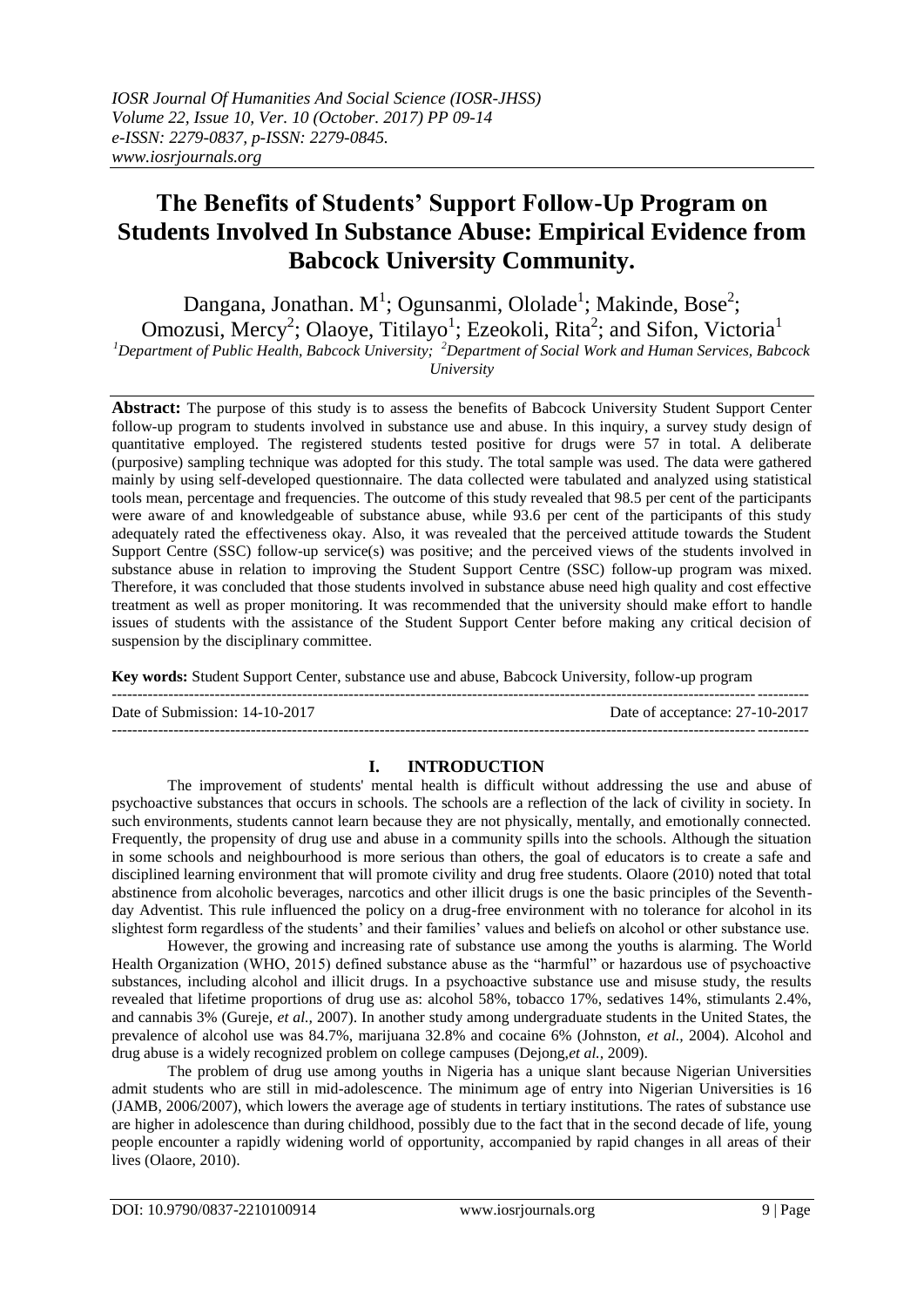The literature on college student mental health clearly stated that college students experience various life transitions and stressors that increase their risk of mental disorders i.e., depression, anxiety, eating disorders, substance use disorders, and suicidal behavior (Hunt,*et al.,* 2010). It was reported that the rates of psychiatric disorders are much higher among adolescents with current substance abuse and have been replicated in many studies (Igwe and Ojinnaka, 2010). They concluded that substance-abusing adolescents seem to have a high prevalence of mental health symptoms compared to their peers who do not use substances.

The World Health Organisation (WHO, 2009) reported that risk of exposure to substance abuse has become one of the factors that influence the development of the burden of disease. It was also noted that onethird of the disease burdens of adults can be associated with behaviours that began in adolescence. WHO (2009) further stressed that alcohol may have more immediate and severe effects on young people because their muscle mass is smaller than that of adults. Oshodi, *et al*. (2010) also stated that extensive use of caffeine has been associated with brain fatigue syndrome, a culture-bound syndrome among West African students. They noted that brain fatigue syndrome usually presents poor study assimilation, functional somatic complaints involving the head and neck region, and visual disturbances.

A report by NAFDAC (2008) noted that the abuse of licit and illicit drugs is forming a student subculture in Nigeria. This development is a significant concern for Nigerian society and immediate attention is required. When a drug is abused it causes injury to the brain and often irreversible alterations in the central nervous systems. When psychoactive substances destroy several thousand neurons, the consequences are fatal and a number of students have died from drug overdoses.

Substance use and abuse has been a crucial issue among undergraduates while some universities such as Babcock University has found a way of curbing substance use and abuse by the establishment of the Student Support Centre (SSC) follow-up program. It is a program that seeks to keep the sign up students from relapse.This research seeks to examine the benefits of the SSC follow-up program on students involved in substance abuse.

From the aforementioned, this research work is on the evaluation of the benefits of Babcock University Student Support Center follow-up program to students involved in substance use and abuse.

#### **Research Questions**

- 1. What is the participants' knowledge of substance use and abuse?
- 2. What is the perceived attitude of the students involved in substance use towards the Student Support Centre (SSC) follow-up program?
- 3. What is the effectiveness of the Student Support Center follow-up program to the Participants?
- 4. What factors will improve the Student Support Centre (SSC) follow-up program?

# **II. METHODOLOGY**

**Research Design:** Cross-sectional descriptive study design was used to carry out this study because it studies a section of the population and the result can be generalized to everyone in that population.

**Study Area:** This study was carried out in Babcock University, situated in Ilishan Remo, Ogun State, South-Western zone of Nigeria. Babcock University is a Seventh-Day Adventist institution of higher learning established June 17<sup>th</sup> 1999. Babcock University currently has nine schools and one college, they are 1) School of Agriculture & Industrial Technology Babcock Business School, 2) Benjamin Carson School of Medicine, 3) Veronica Adeleke School of Social Science, 4) School of Basic & Applied Science, 5) School of Computing & Engineering Sciences, 6) School of Education and Humanities, 7) School of Nursing 8) School of public and Allied Health.

**Population of Study:** The target population of this study is made up of the students involved in substance abuse that are registered in the Student Support Center (SSC) follow-up program of Babcock University, Ogun State.

**Sample Size and Technique:** For the sample size, the study was carried out on registered students in the SSC follow-up program. The registered students are 57 in total. A deliberate (purposive) sampling technique was adopted for this study. The total sample was used.

**Research Instruments:** Researcher developed questionnaire was employed to collect data about demographic characteristics of the respondents, as well as for the variables of the study. This include knowledge on substance abuse; perceived attitudes of the participants to the program; the effectiveness of the SSC follow-up program; and perception in regards to SSC follow-up program's improvement. Pilot test was conducted with objective to assess the relevance of the tools used in collecting the data for the investigation. Its aim was to find out ambiguities, omissions, and misunderstanding of each item before they are administered to the main study. A reliability index of 0.73 was obtained.

**Data Collection Procedure:** A close-ended questionnaire was administered by a research assistant to the 57 registered students of the Student Support Center follow-up program due to confidentiality. It was administered in the morning and afternoon during their counselling sessions and retrieved the same time.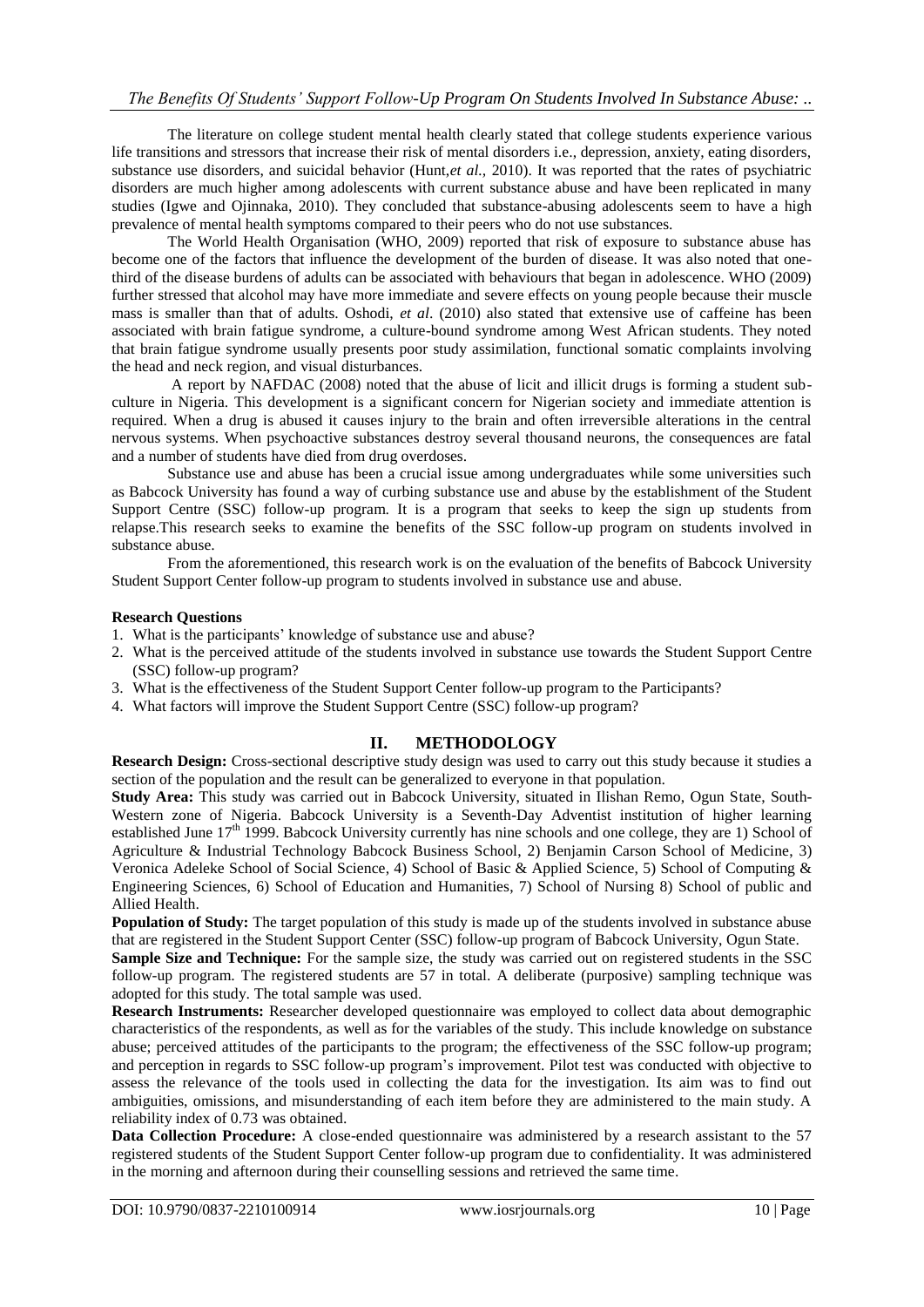**Ethical Consideration:** Informed consent of the respondents was obtained before administering the questionnaires. The questionnaire was structured in a way the respondents will not reveal identity like names. Filling of the questionnaire was voluntary and had no negative effect on the respondent. Clearance and permission of study was gotten from the Student Support Centre.

**Data Analysis:** the collected data was analyzed and interpreted using percentage/frequency and t-test. Before proceeding to the actual statistical analysis, assumptions associated with the use of each of the analysis were checked.

#### **III. RESULTS**

#### **Preliminary Results**

In the age bracket as shown in the figure 1 below, 4 (7%) of the respondents claimed they are between the ages of 14 and 16 years. Seven (12.3%) of the respondents were 17-19 years of age, 32 (56.1%) were between 20 and 23 years of age, and 12 (21.1%) were between 23 and 25 years.It should be noted that 2 of the participants failed to give their ages. This distribution is not too surprising because the most of the respondents of this study were still young adults.

The result of the analysis of the demographic variable as regards participants' religious affiliation revealed that 48 (80.7%) of the participants were Christians, 10 (17.5%) were Muslims, and 1 (1.8%) was rated as others. The participants' ethnic group revealed that 26 (45.6%) of the participants were Yoruba, 6 (10.5%) were Hausa, 23 (40.4%) were Igbo, and the remaining 2 (3.5%) were from other tribes. The reason for the high population observed among the Yoruba is because the study area is situated in Yoruba land.

The participants' parental background revealed that 9 (15.8%) were divorced, 20 (35.1%) were separated while the remaining 28 (49.1%) of the parents were still living together. However, the class level of the students show that 8 (14%) students were in 100 level, 7 (12.3%) in 200 level, 18 (31.6%) were in 300 level and 400 level respectively, 5 (8.8%) were in 500 level, and 1 (1.8%) in 600 level. The duration of program engagement by the SSC for the students ranges from 1 week to 2 years. The participants' level of engagement revealed that 13 (22.8%) of the participants were engaged for 1-3 weeks, 4 (7%) for 1-2 months, 23 (40.4%) for 3-6 months, 4 (7%) for 7-11 months and the remaining 13 (22.8%) 1-2 years.

| <b>Knowledge and Awareness of Substance Abuse</b>                   | <b>Yes</b> | N <sub>0</sub> |
|---------------------------------------------------------------------|------------|----------------|
| Do you know about substance abuse?                                  | 57 (100%)  | nil            |
| Do you know that the abuse of alcohol and drugs can be injurious to | 57 (100%)  | nil            |
| health?                                                             |            |                |
| Do you know the abuse of alcohol and drugs can have a negative      | 57 (100%)  | nil            |
| impact socially, spiritually, academically and physically?          |            |                |
| Do you know the excessive use of alcohol and drugs can lead to      | 57 (100%)  | nil            |
| addiction?                                                          |            |                |
| Do you know the abuse of alcohol and drugs influences negative      | 57 (100%)  | nil            |
| behaviour?                                                          |            |                |
| Do you know the hazardous use of alcohol and drugs can damage       | 57 (100%)  | nil            |
| target organs in the body and eventually lead to death?             |            |                |
| Do you know the effect of alcohol and drugs vary from individual to | 51 (89.5%) | 6              |
| individual depending on the genetic make-up?                        |            | $(10.5\%)$     |
| Weighted percentage                                                 | 98.5%      | 1.5%           |

**Table 1:** *Participants' level of awareness and knowledge of substance use and abuse*

The outcome of the first research question that stated "What is the level of awareness and knowledge of substance abuse of the students involved in substance abuse" was revealing. It was found out that 98.5 percent of the participants were well aware of and knowledgeable of substance abuse and abuse. This finding is not accidental because those students who participated in this study were in one support program or the other at the Student Support Centre of Babcock University.

This section was also measured on a 7-points rating scale, where 0 to 3.5 indicated low level of knowledge and 3.6 to 7 indicated high level of knowledge. It was observed that participants had 6.89 (SE=0.41) with an SD of 0.30, which indicates a high level of knowledge.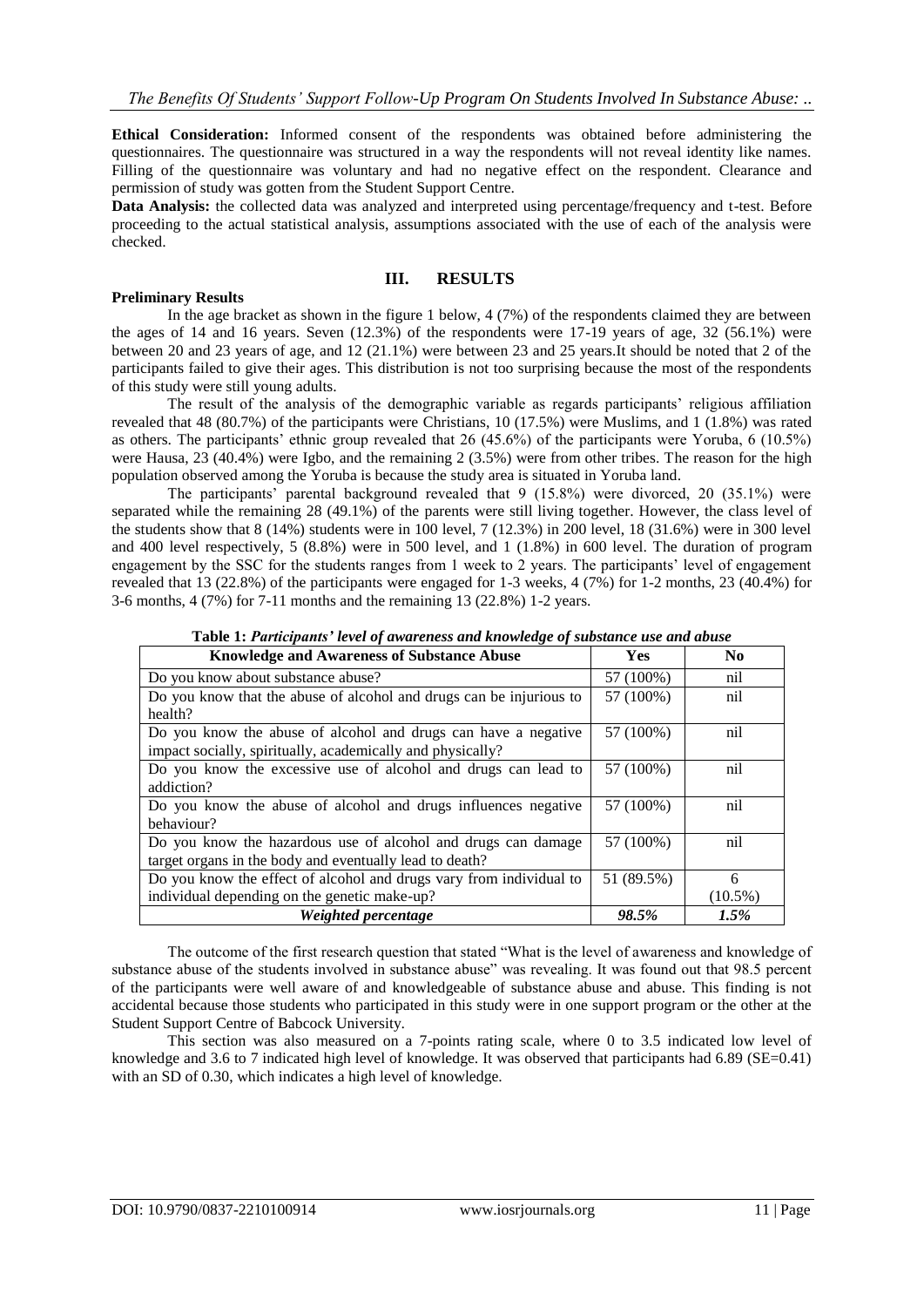| Table 2.1 ertetved Annuales of the Respondent Involved In Substance Abuse |                 |                |                          |                |  |
|---------------------------------------------------------------------------|-----------------|----------------|--------------------------|----------------|--|
| <b>Perceived Attitudes of the Respondent</b>                              |                 |                |                          |                |  |
| <b>Involved on Substance Abuse</b>                                        | <b>SA</b>       | A              | D                        | <b>SD</b>      |  |
| The use of alcohol and drugs is the best                                  | N <sub>il</sub> | 9              | $32(56.1\%)$             | 16             |  |
| remedy for stress                                                         |                 | $(15.8\%)$     |                          | $(28.1\%)$     |  |
| Alcohol and drugs should be allowed on                                    |                 | $\mathfrak{D}$ | 26 (45.6%)               | 28             |  |
| campus                                                                    | $(1.8\%)$       | $(3.5\%)$      |                          | $(49.1\%)$     |  |
| The SSC follow-up program is the best thing                               | 23 (40.4%)      | 24             | $8(14.0\%)$              | $\mathfrak{D}$ |  |
| that has ever happened to me                                              |                 | $(42.1\%)$     |                          | $(3.5\%)$      |  |
| The SSC follow-up program should never                                    |                 | $\mathfrak{D}$ | 28 (49.1%)               | 26             |  |
| have existed                                                              | $(1.8\%)$       | $(3.5\%)$      |                          | $(45.6\%)$     |  |
| The counselling and therapy sessions is a                                 | 4               | 3              | 21 (36.8%)               | 29             |  |
| waste of time                                                             | $(7.0\%)$       | $(5.3\%)$      |                          | $(50.9\%)$     |  |
| The program is effective in curbing my                                    | 21 (36.8%)      | 29             | $\overline{\mathcal{L}}$ | $\mathfrak{D}$ |  |
| substance intake                                                          |                 | $(50.9\%)$     | $(8.8\%)$                | $(3.5\%)$      |  |
| The program has added valuable knowledge                                  | 35 (61.4%)      | 19             |                          | $\mathcal{L}$  |  |
| to my life                                                                |                 | $(33.3\%)$     | $(1.8\%)$                | $(3.5\%)$      |  |

**Table 2:** *Perceived Attitudes of the Respondent Involved In Substance Abuse*

In answering the question that stated "What is the perceived attitude of the students involved in substance abuse towards the Student Support Centre (SSC) follow-up program?" The findings presented in Table 2 showed that 56.1 per cent of the respondents disagreed that the use of alcohol and drugs is the best remedy for stress, 28.1 per cent strongly disagreed, while 15.8 per cent claimed that drug use is the best remedy. On whether alcohol and drugs should be allowed on campus, 49.1 per cent strongly disagreed, 45.6 per cent disagreed, 3.5 per cent agreed and 1.8 per cent strongly agreed. Item 3 shows that 42.1 per cent agreed that the SSC follow-up program is the best thing that has ever happened to them, 40.4 per cent strongly agreed, 14 per cent disagreed while 3.5 per cent of the participants strongly disagreed. 49.1 per cent disagreed that the SSC follow-up program should never have existed, 45.6 per cent strongly disagreed, 3.5 per cent agreed and 1.8 per cent strongly disagreed. "The counselling and therapy session is a waste of time" was 50.9 per cent strongly disagreed rated, 36.8 per cent of the participants disagreed, 7 per cent strongly agreed, and 5.3 per cent agreed. Also, 50.9 per cent of the participant affirmed that program is effective in curbing their substance intake, 36.8 per cent strongly agreed, 8.8 per cent disagreed while 3.5 per cent per cent of the participants strongly disagreed. Lastly, 61.4 per cent strongly agreed that the program has added valuable knowledge to their lives, 33.3 per cent agreed, 3.5 per cent strongly disagreed, and 1.8 per cent disagreed. However, it could be deduced from all the responses of the participants that their perceived attitude towards the Student Support Centre (SSC) follow-up service(s) is positive. Therefore, the follow-up services rendered by the SSC on drug use and abuse to a great extent are effective in discouraging abuse and use of drugs of any form among Babcock students irrespective of gender, class or race.

This section was also measured on a 21-points rating scale, where 0 to 10.5 indicated negative attitude and 10.6 to 21 indicated positive attitude. It was observed that participants had 12.59 (SE=0.37) with an SD of 2.82, which indicates a positive attitude.

| S/N            | Perceived Effectiveness of the SSC Follow-Up Program                  | Yes        | N <sub>0</sub> |
|----------------|-----------------------------------------------------------------------|------------|----------------|
|                | Are you comfortable around your counsellor?                           | 53 (93.0%) |                |
|                |                                                                       |            | $(7.0\%)$      |
| $\mathcal{L}$  | Do you often reach your counsellor when you need help?                | 48 (84.2%) | Q              |
|                |                                                                       |            | $(15.8\%)$     |
| 3              | Have there been any positive changes in your life since you got       | 55 (96.5%) |                |
|                | engaged in this program?                                              |            | $(3.5\%)$      |
| $\overline{4}$ | Have you gained any new knowledge about substance abuse in this       | 54 (94.7%) |                |
|                | program?                                                              |            | $(5.3\%)$      |
| 5              | Are you treated appropriately by the staff?                           | 57 (100%)  | Nil            |
| 6              | Do you feel better physically, socially and spiritually since you got | 53 (93.0%) | 4              |
|                | engaged in this program?                                              |            | $(7.0\%)$      |
|                | Weighted percentage                                                   | 93.6%      | 6.4%           |

**Table 3:** *Perceived Effectiveness of the SSC Follow-Up Program in Curbing Substance Abuse*

Comfortability around the counsellor was rated 93 per cent okay by the participants of this study. 84.2 per cent agreed that they often reach out for help from their counsellor when the need arise. On the benefits of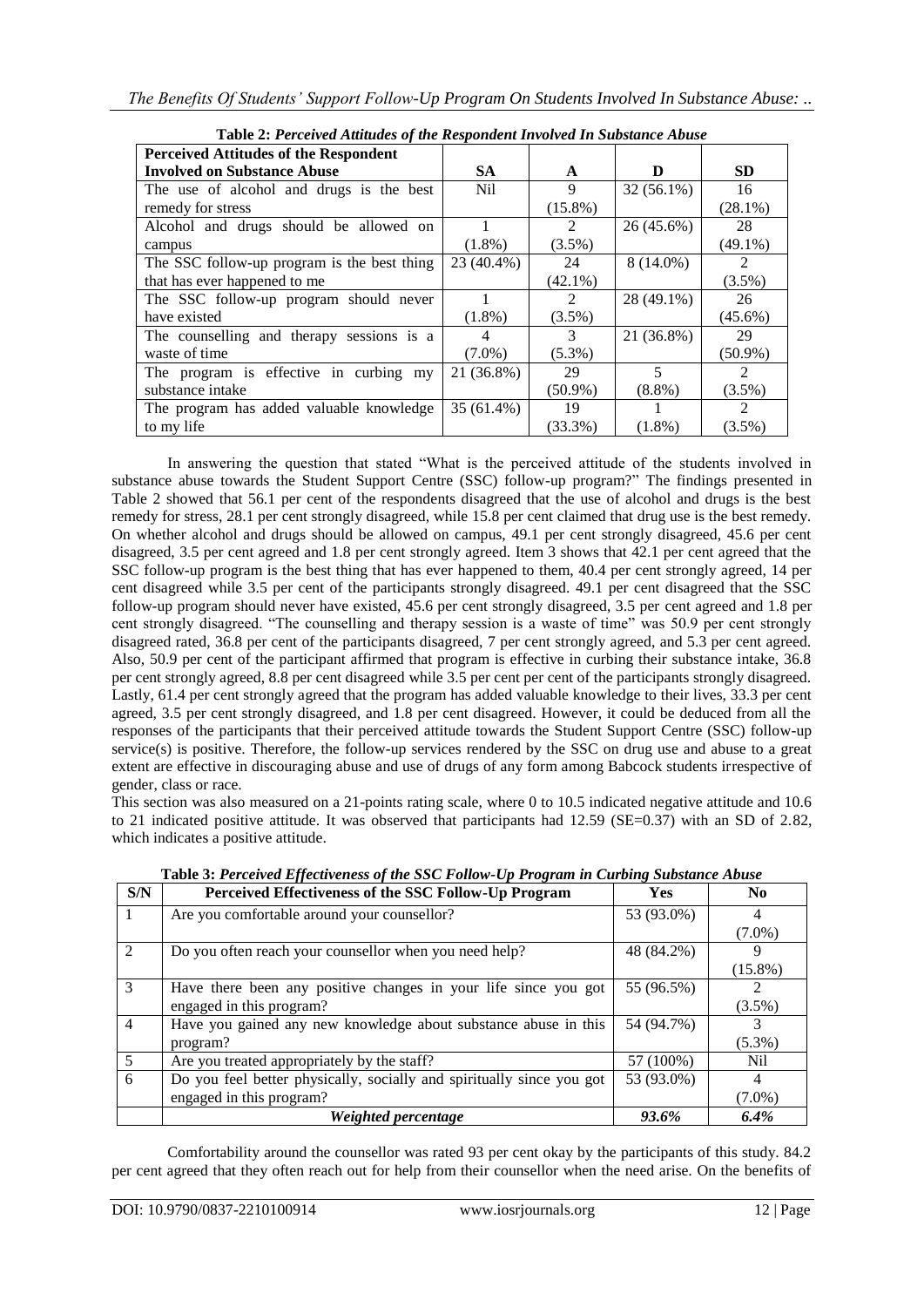the program, 96.5 per cent confirmed that there have been positive changes in their life since they got engaged in SSC program; 94.7 per cent acquired new knowledge and skills of coping, while 93 per cent agreed that they feel better physically, socially and spiritually since their engagement with the program. It should be noted that all the participants agreed that they were treated appropriately by the staff of SSC. The outcome of the third research question that stated "What is the effectiveness of the Student Support Center follow-up program to the students involved in substance abuse" was not surprising because the attitude of the participants towards the program was positive. It was found out that 93.6 per cent of the participants of this study adequately rated the effectiveness okay.

| S/N            | <b>SSC Follow-Up Program's Improvement</b>                            | <b>Yes</b> | N <sub>0</sub> |
|----------------|-----------------------------------------------------------------------|------------|----------------|
|                | Do you have any suggestion in regards to improving the SSC follow-    | 26 (45.6%) | 31 (54.4%)     |
|                | up program?                                                           |            |                |
| $\mathfrak{D}$ | Do you think there should be a book giving a detailed description of  | 43 (75.4%) | 14 (24.6%)     |
|                | SSC follow-up program?                                                |            |                |
| $\mathcal{R}$  | Do you think the Student Support Centre should be located away        | 19 (33.3%) | 38 (66.7%)     |
|                | from school due to confidentiality of identity?                       |            |                |
| $\overline{4}$ | Do you think it is a bad idea to involve parents in this program with | 27 (47.4%) | 30 (52.6%)     |
|                | regards to signing the behavioural consent form and letter of         |            |                |
|                | undertaking?                                                          |            |                |
| 5              | Do you think students in substance abuse should be in-patients in     | 19 (33.3%) | 38 (66.7%)     |
|                | order to monitor and prevent relapse?                                 |            |                |
| 6              | Do you think students involved in substance abuse should be           | 21 (36.8%) | 36 (63.2%)     |
|                | restricted from leaving school without the consent of their parents?  |            |                |
|                | Weighted percentage                                                   | 44.4%      | 55.6%          |

**Table 4:** *SSC Follow-Up Program's Improvement as perceived by the participants*

The perceived views of the participants in relation to improving the Student Support Centre (SSC) follow-up program revealed that 45.6 per cent have suggestions on program improvement, while 75.4 per cent were of the opinion that there should be a book giving a detailed description of SSC follow-up program. On the location of the SSC, 66.7 per cent agreed that the Student Support Centre should remain where it is located and there is no need to move it away from school due to confidentiality of identity.

The involvement of parents in this program with regards to signing the behavioural consent form and letter of undertaking was 52.6 per cent agreed upon. 66.7 per cent of the participants disagreed that students with substance abuse should be in-patients in order to monitor and prevent relapse, and 63.2 per cent agreed that students involved in substance abuse should not be restricted from leaving school with or without the consent of their parents.

# **IV. CONCLUSION**

Substance abuse and chemical dependency among young people has been a social problem and continues to be one of the most significant medical, social and economic problems facing mankind (Obianwu, 2005). Substance abuse among adolescents generally continues to be a societal problem which requires high quality and cost effective treatments (Smith and Hall, 2008). Therefore from this study, the researcher was able to conclude that these students involved in substance abuse need high quality and cost effective treatment as mentioned by Smith and Hall, 2008 because one-third of the disease burdens of adults can be associated with behaviours that began in adolescence (WHO, 2009). According to the findings, the Student Support Center follow-up program was established to prevent relapse of substance abuse in Babcock University is positively effective and the result of this research shows that there is hope for the youths if appropriate attention and care is provided to them.

# **V. RECOMMENDATION**

From the findings in the study, it was discovered that even though the target population have a general knowledge of substance abuse and the SSC follow-up program is beneficial, it is best that students learn how to say "NO" to the use and abuse of these substances. It is therefore recommended that:

- 1. The Student Support Center should provide more information of the follow-up program in a book
- 2. Students should feel free to consult any counsellor at the Student Support Center if they are faced with challenges that they cannot handle themselves
- 3. The university should make effort to handle issues of students with the assistance of the Student Support Center before making any critical decision of suspension by the disciplinary committee